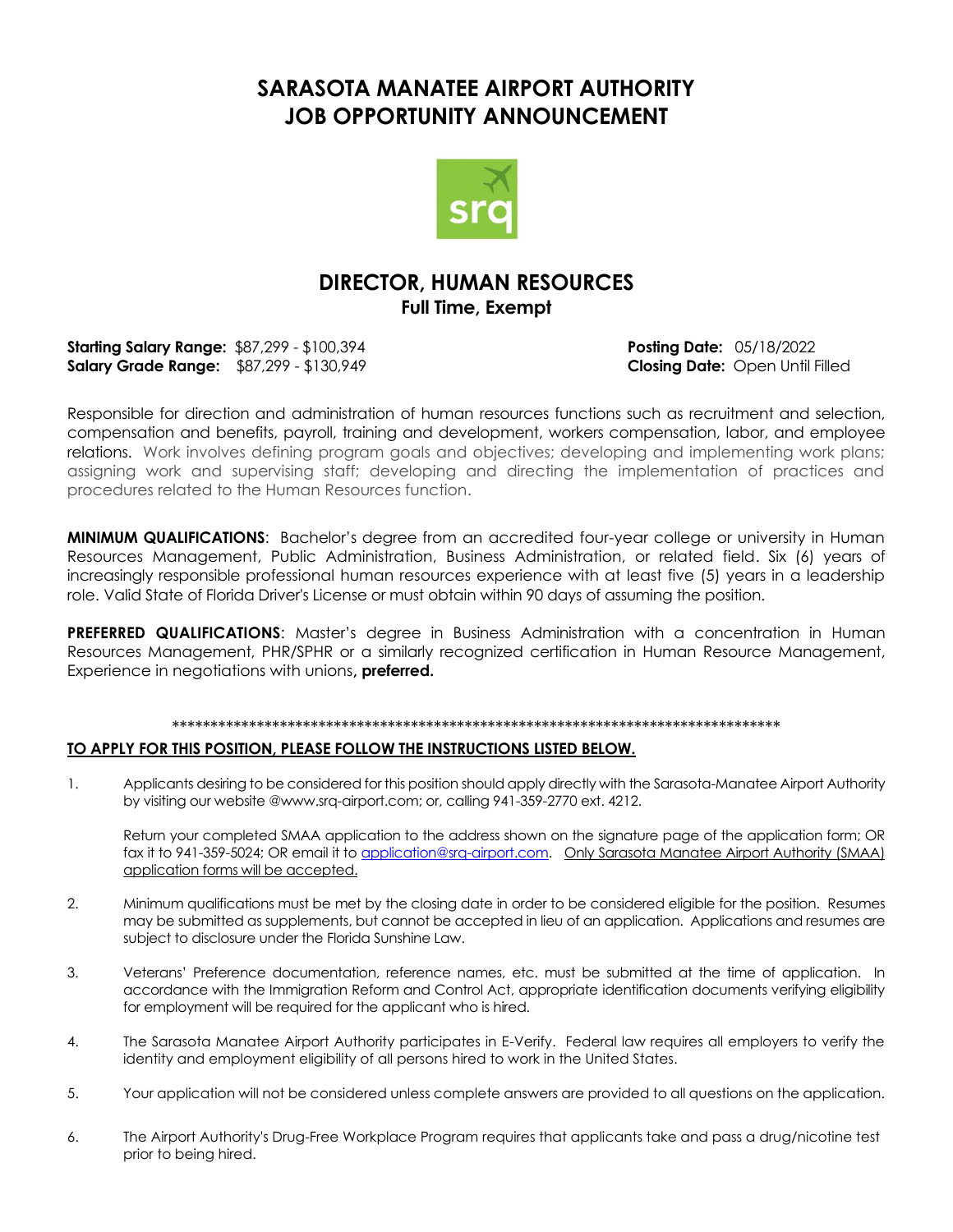

### **SARASOTA MANATEE AIRPORT AUTHORITY JOB CLASS SPECIFICATION**

**Job Code:** 3029 **Date Approved:** 04/22 **Grade:** 44

**JOB TITLE:** Director, Human Resources

**REPORTS TO:** Executive Vice President, Chief Financial Officer

**DEPARTMENT:** Administration

**FLSA STATUS:** Exempt

#### **JOB SUMMARY**

Responsible for direction and administration of human resources functions such as recruitment and selection, compensation and benefits, payroll, training and development, workers compensation, labor, and employee relations. Work involves defining program goals and objectives; developing and implementing work plans; assigning work and supervising staff; developing and directing the implementation of practices and procedures related to the Human Resources function.

#### **JOB RESPONSIBILITIES**

#### **Essential Job Responsibilities:**

Develops, formulates, interprets, coordinates implementation, and revises employee handbook and associated human resources policies, and directives. Oversees the compliance with these policies and procedures by management and other employees.

Supervises, directs, and evaluates assigned staff: develops and oversees employee work schedules to ensure adequate coverage and control; compiles and reviews timesheets; approves/processes employee concerns and problems and counsels or disciplines as appropriate; coordinates pre-determination and evidentiary hearings; assists with or completes employee performance appraisals; directs work; acts as a liaison between employees and management; and trains staff in policies, and procedures.

Directs the Authority's planning, organization, and administration of Human Resource management functions; establishes department priorities, goals, and objectives through collaboration and consultation with President, CEO, attorneys, and management staff.

Develops, drafts, and recommends Human Resource strategies, policies, and procedures to improve efficiency and effectiveness of the Authority's Human Resources administration; ensures agency compliance with regulatory standards concerning Human Resource management and employment practices.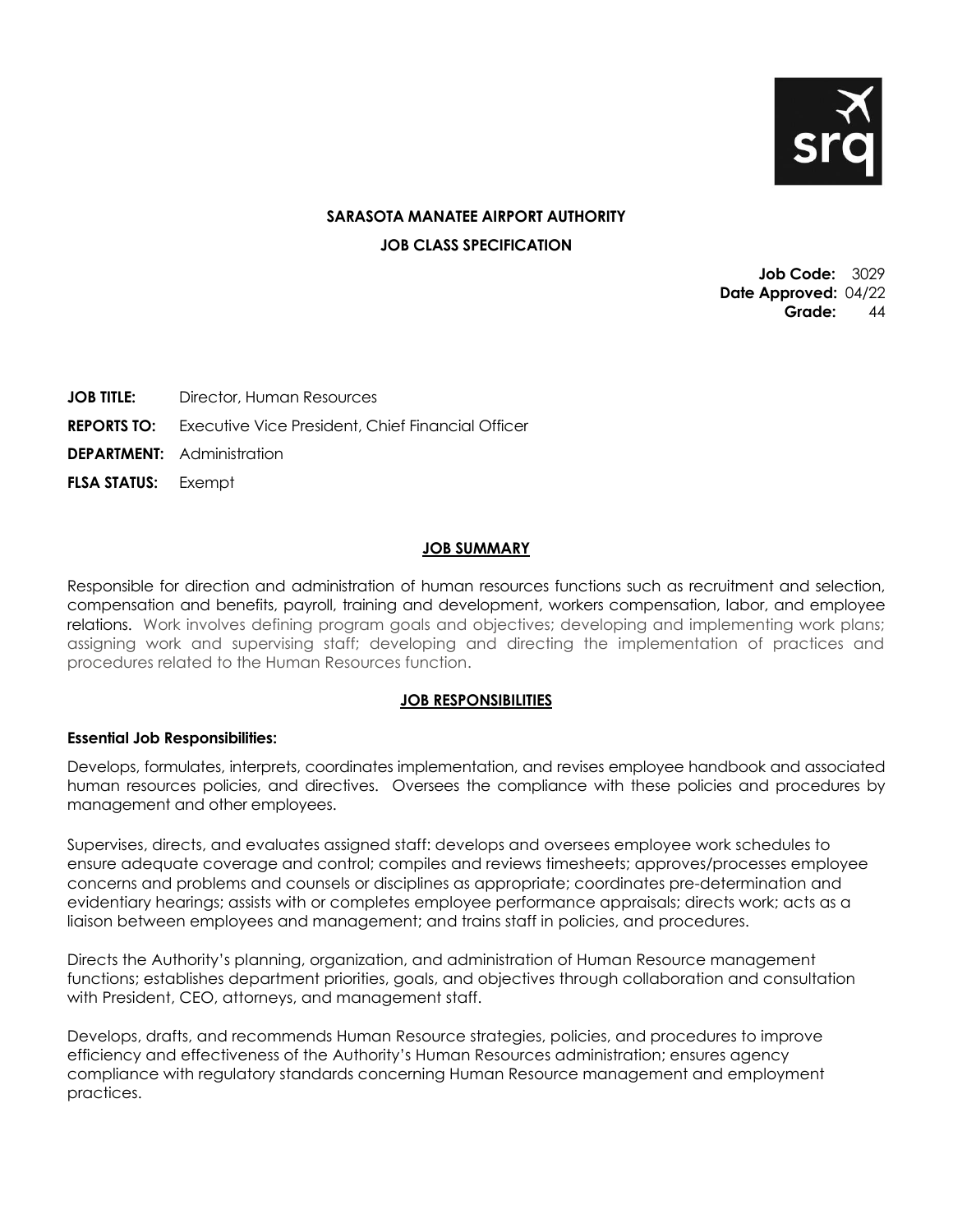Functions as primary or co-negotiator for Authority union contract; develops labor relations strategies for bargaining unit; advises managers on contractual issues; prepares and interprets contract language; manages implementation of negotiated matters such as wages, benefits, and retirement; conducts cost analysis; coordinates grievance process; provides training to supervisors and managers on labor matters.

Directs planning, coordination and administration of recruitment and assessment, selection and placement, classification and compensation, collective bargaining, employee assistance, benefits/health, training, workers' compensation, organizational development, payroll, and all other Human Resource functions.

Evaluates and improves the agency's selection procedures, hiring practices, classification and pay practices, employee group health and life insurance plans, and training/organizational development programs.

Develops, implements, and administers department budget; monitors expenditures for adherence to established budgetary parameters.

Authorizes recruitment for budgeted positions, applicant selection and hiring rates, all personnel wage adjustments, needs assessment, and training schedules, and program content.

Administers Authority benefits plans, programs, and contracts; develops recommendations and requests for proposal for new benefit plans; negotiates new plan contracts and coordinates implementation and administration of such; directs employee benefit program to include self-insured health insurance, dental insurance, life insurance, vision insurance, and flexible spending; recommends changes to reduce costs.

Oversees administration of the Authority's risk of financial loss in areas of workers' compensation, health, dental, life and vision through a combination of insurance coverage and self-insurance; reviews various monthly loss reports (payment, claim history, aggregate and specific) and claim reports (experience, excess, lag,) from claims administrators; evaluates existing coverages for adequacy; determines alternate insurance coverage options and/or insurance coverage changes; oversees/performs annual evaluations of plans for financial solvency; reviews and implements funding recommendations; reviews, processes, and approves payment registers of claims administrators.

Manages professional service contracts with vendors for services related to employee benefits, and workers' compensation insurances (i.e. brokerage services and third party claims administration services), actuarial services, occupational medical services (i.e. employee assistance program, random drug and alcohol testing services, psychological evaluations/mental fitness for duty); evaluates performance of professional service contract; reviews and approves service provider charges; evaluates renewal options; prepares bid documents; evaluates bid responses; and makes award recommendations.

Prepares and manages budgets for Human Resources Department; Self-insurance funds; oversees payment of invoices and claims; analyzes claim data; prepares financial reports; and maintains fiscal solvency of selfinsurance funds.

Ensures the accomplishment of all Human Resource programs and functions in accordance with policies, procedures, and collective bargaining agreements.

Advises managers and supervisors on complicated administrative and technical employment issues, rules, laws, and regulations.

Responds to public and employee inquiries.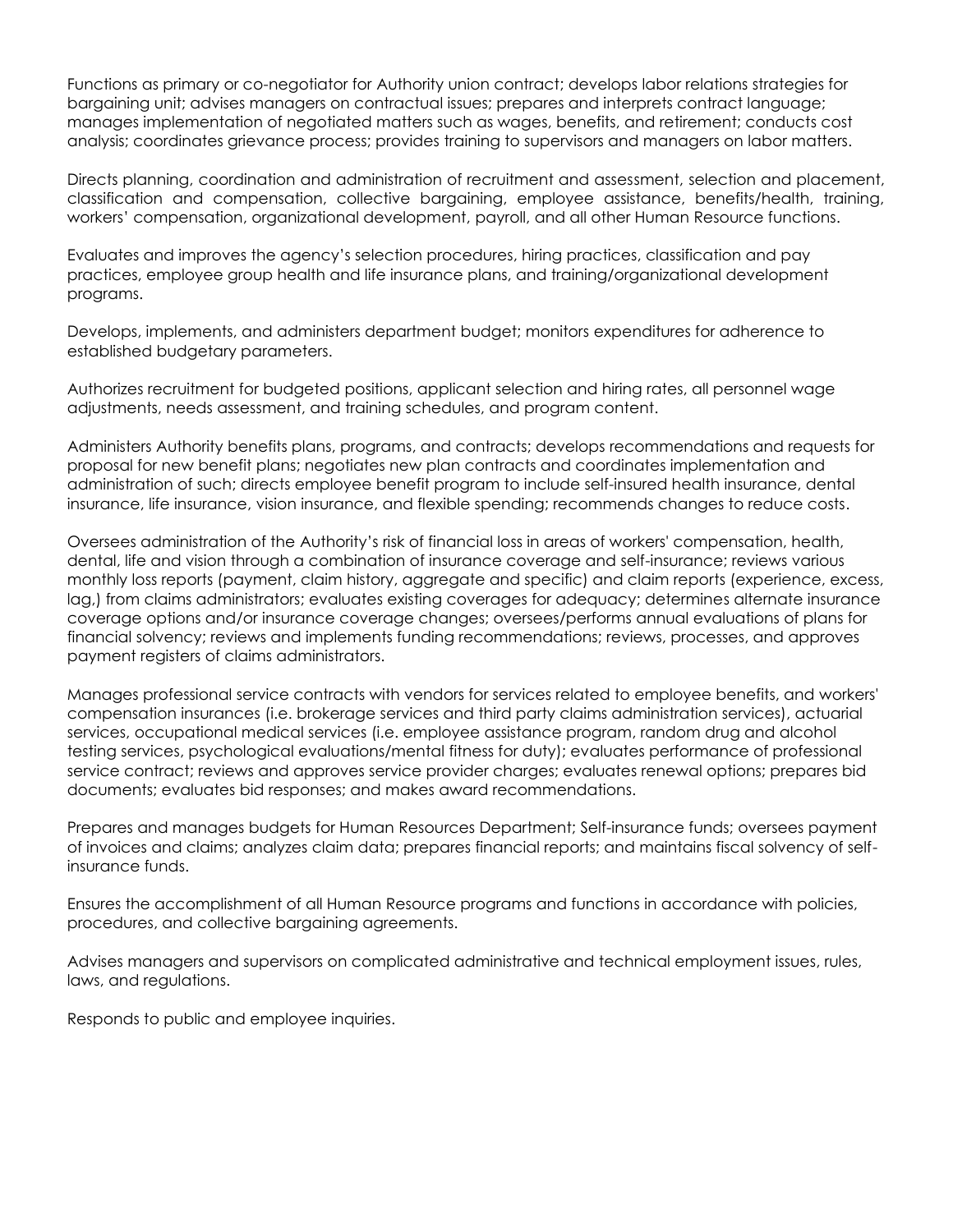#### **Other Job Responsibilities:**

Performs special projects as assigned by the Executive Vice-President, Chief Financial Officer.

Represents the Airport at public meetings when issues relate to area of expertise or as directed by the President, Chief Executive Officer.

Performs other related duties as required.

#### **MATERIALS AND EQUIPMENT USED**

Computer, calculator, copier, office machines.

#### **QUALIFICATIONS REQUIRED**

#### **Where "preferred" is indicated, the qualification is not essential.**

#### **Education and Experience:**

Bachelor's degree from an accredited four-year college or university in Human Resources Management, Public Administration, Business Administration, or related field

Six (6) years of increasingly responsible professional human resources experience with at least five (5) years in a leadership role.

Experience in negotiations with unions **preferred.**

Master's degree in Business Administration with a concentration in Human Resources Management, **preferred**.

#### **Licenses and Certifications:**

PHR/SPHR or a similarly recognized certification in Human Resource Management. **preferred.**

Valid State of Florida Driver's License or must obtain within 90 days of assuming the position.

#### **Knowledge, Skills, and Abilities:**

Excellent written and verbal communication and math abilities.

Knowledge of the principles, practices, and methods of Human Resources.

Knowledge of bargaining agreements and labor unions.

Knowledge of federal, state, and local laws, and airport policies relating to Human Resources.

Knowledge of human resource procedures, practices, and legal compliance.

Knowledge of group benefit administration.

Knowledge of payroll.

Knowledge of public personnel administration and local government organizations and procedures.

Knowledge of and ability to use Excel, payroll, and other computer programs.

Knowledge of appraisal and compensation systems.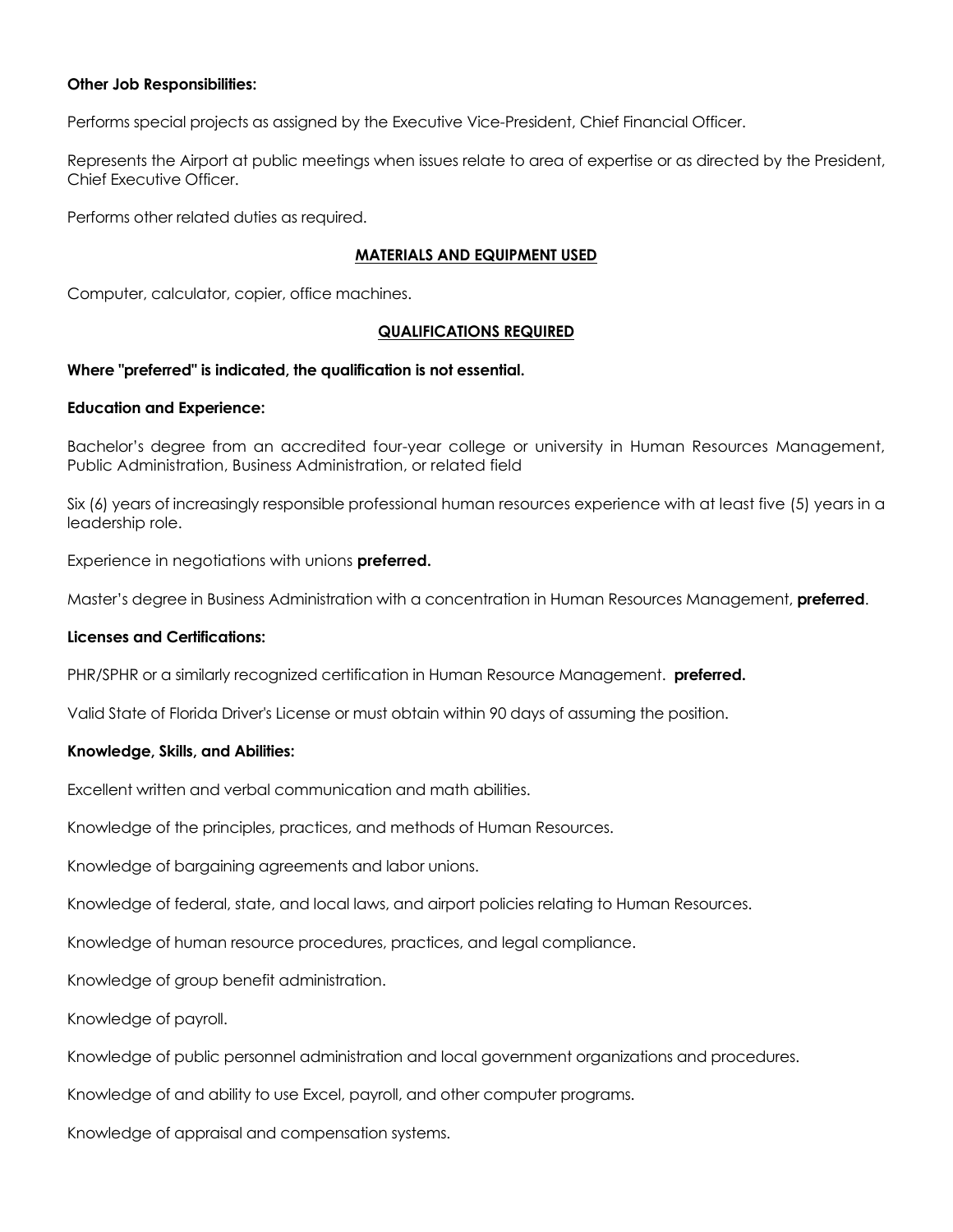Ability to analyze and implement airport policies and procedures.

Ability to plan, organize, assign, establish, and maintain effective working relationships with officials, executives, subordinates, tenants, and the public.

Ability to perform and complete multiple tasks within a short timeframe.

Ability to accept change and maintain a balanced approach in a flexible and creative environment.

Ability to plan, organize, prioritize, and delegate functions to subordinates in a manner that ensures they perform at optimum levels.

Ability to develop and maintain effective working relationships with superiors, fellow employees, outside agencies, auditors, and the general public.

#### **Physical Requirements:**

The Director, Human Resources must be diligent in adhering to all work-related safety rules, procedures and regulations and take the precautions necessary to comply with the Airport Authority safety policy.

#### **Mental Requirements:**

As a Director, Human Resources, the employee must have the mental capacity to provide support to all departments; must be capable of successfully interacting with employees, outside agencies and the general public; develop and maintain effective working relationships with superiors, fellow employees, outside agencies and the general public and have the mental capacity to provide support to the President, CEO.

#### **Environmental Requirements:**

The Director, Human Resources generally works in an office environment.

#### **Summary Clause:**

The duties and responsibilities listed in this job class specification are intended only as illustrations of the various duties to be performed and are not all inclusive. The omission of other specific duties does not exclude them from being performed by the Director, Human Resources if the duties are similar, related, or a logical assignment to the position. This job class specification does not constitute an employment contract between SMAA and the Director, Human Resources and is subject to change at the discretion of the Airport Authority.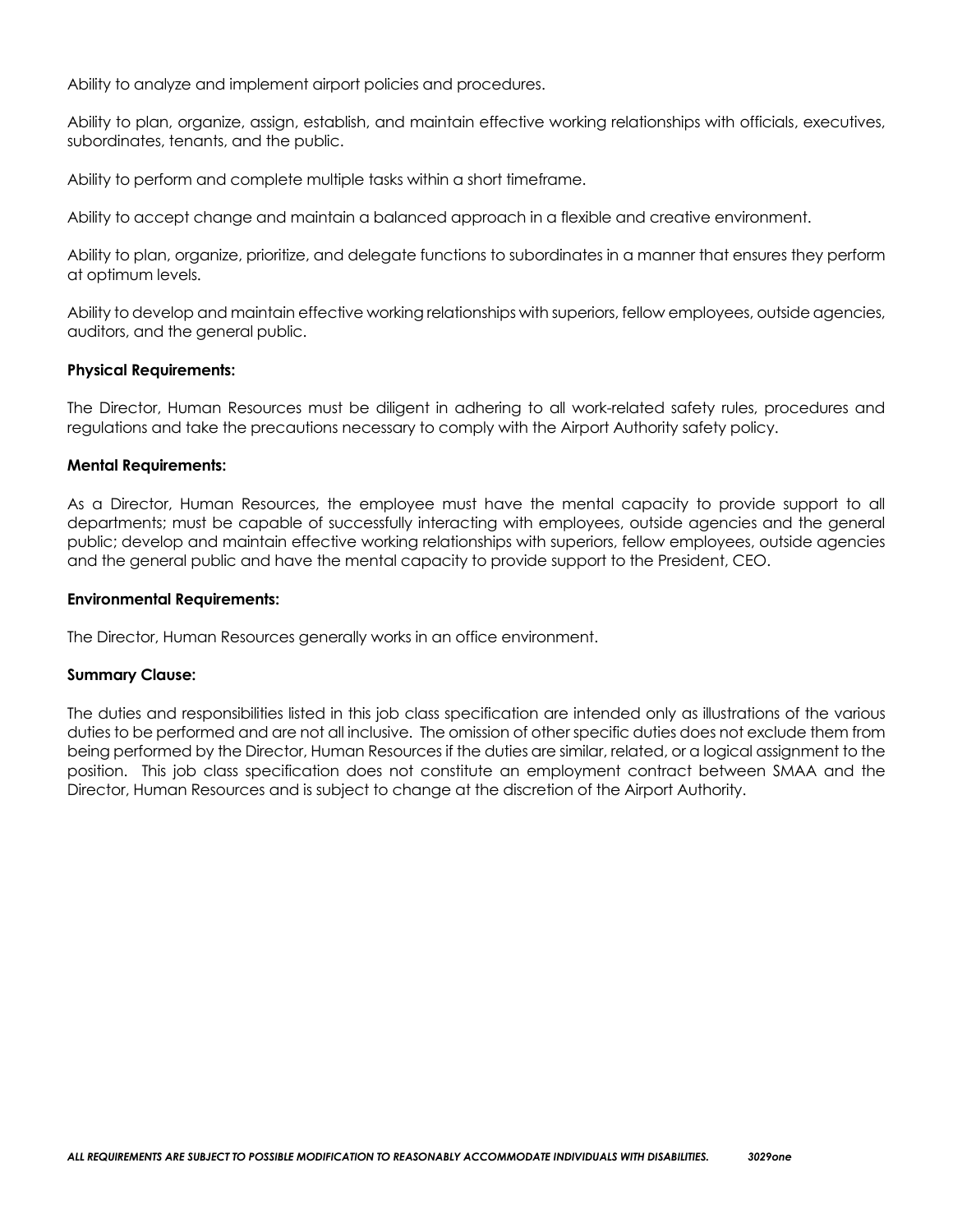

#### **Physical/Mental Requirements**

#### **Job Title: Director, Human Resources Job Code: 3029**

# **Date: 04/22**

| <b>Physical/Mental</b>   | $P^{\text{GIC}}$ , $V_{\text{H}}/L$<br>Percentage of Time |                   |                    |                                      |
|--------------------------|-----------------------------------------------------------|-------------------|--------------------|--------------------------------------|
|                          | Continuous 67-100%                                        | Frequently 34-66% | Occasionally 1-33% | Infrequent - less<br>than once a day |
| Standing                 |                                                           |                   | $\mathsf X$        |                                      |
| Sitting                  | $\mathsf X$                                               |                   |                    |                                      |
| Walking                  |                                                           |                   | $\mathsf X$        |                                      |
| Lifting                  |                                                           |                   | $\mathsf X$        |                                      |
| $1-10$ lbs.              |                                                           |                   | $\mathsf X$        |                                      |
| 11-20 lbs.               |                                                           |                   | $\mathsf X$        |                                      |
| 21-35 lbs.               |                                                           |                   | $\mathsf X$        |                                      |
| 36-50 lbs.               |                                                           |                   |                    | $\mathsf X$                          |
| over 50 lbs.             |                                                           |                   |                    | $\mathsf X$                          |
| Carrying                 |                                                           |                   | $\mathsf X$        |                                      |
| Reaching                 |                                                           |                   | $\mathsf X$        |                                      |
| Climbing                 |                                                           |                   |                    | $\mathsf X$                          |
| Driving                  |                                                           |                   |                    | $\mathsf X$                          |
| Written<br>Communication |                                                           | $\mathsf X$       |                    |                                      |
| Oral<br>Communication    | $\mathsf X$                                               |                   |                    |                                      |
| Reading                  | $\mathsf X$                                               |                   |                    |                                      |
| <b>Hand Dexterity</b>    |                                                           | $\mathsf X$       |                    |                                      |
| Reasoning                | $\mathsf X$                                               |                   |                    |                                      |
| <b>Decision Making</b>   | $\mathsf X$                                               |                   |                    |                                      |
| Analyzing                | $\mathsf X$                                               |                   |                    |                                      |
| Sensory                  | $\mathsf X$                                               |                   |                    |                                      |
| Sight                    | $\mathsf X$                                               |                   |                    |                                      |

The mental and physical aspects shown with an "x" relate to this specific position and have been identified for ADA compliance purposes only. This information *shall not be used to determine salary grades, nor shall it be used to make comparisons with other positions.*